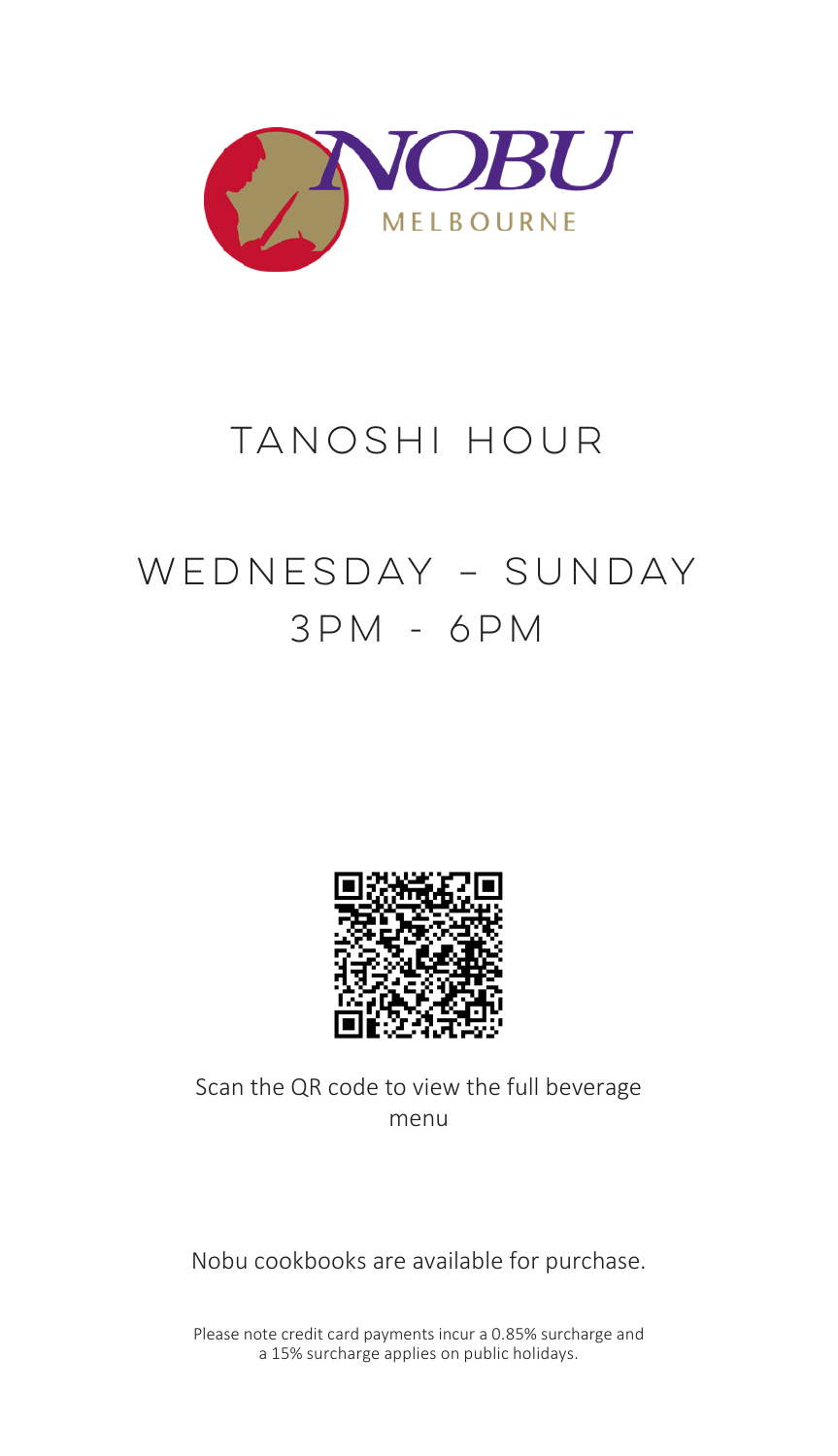

#### COLD DISHES

| Edamame, Murray River Salt                     | 9  |
|------------------------------------------------|----|
| Hiramasa Yellowtail Sashimi with Jalapeño      | 33 |
| Beef Tataki with Ponzu and Crispy Garlic Chips | 38 |
| Matsuhisa Crispy Rice with Spicy Tuna          | 32 |
| Japanese Scallop Dry Miso                      | 29 |
| New Style Salmon Sashimi                       | 31 |

#### Hot dishes

| Black Cod Lettuce Cup                                    | 32  |
|----------------------------------------------------------|-----|
| Nobu Style Wagyu Tacos (4pieces)                         | 40  |
| Baby Tiger Prawns with Creamy Spicy                      | 34  |
| Scallops with Wasabi Pepper Sauce                        | 30  |
| Umami Chicken Wings                                      | 26  |
| Clover Valley Short Ribs with Aji Panca Tomato Gastrique | 64  |
| Sautéed Seasonal Vegetables with Spicy Garlic Sauce      | 26  |
| Miso Soup                                                | 8   |
| Rice                                                     | 5.5 |

Please note credit card payments incur a service fee of 1.2% and a surcharge of 15% applies on public holidays. Should you have any special dietary requirements or allergies please inform your waiter.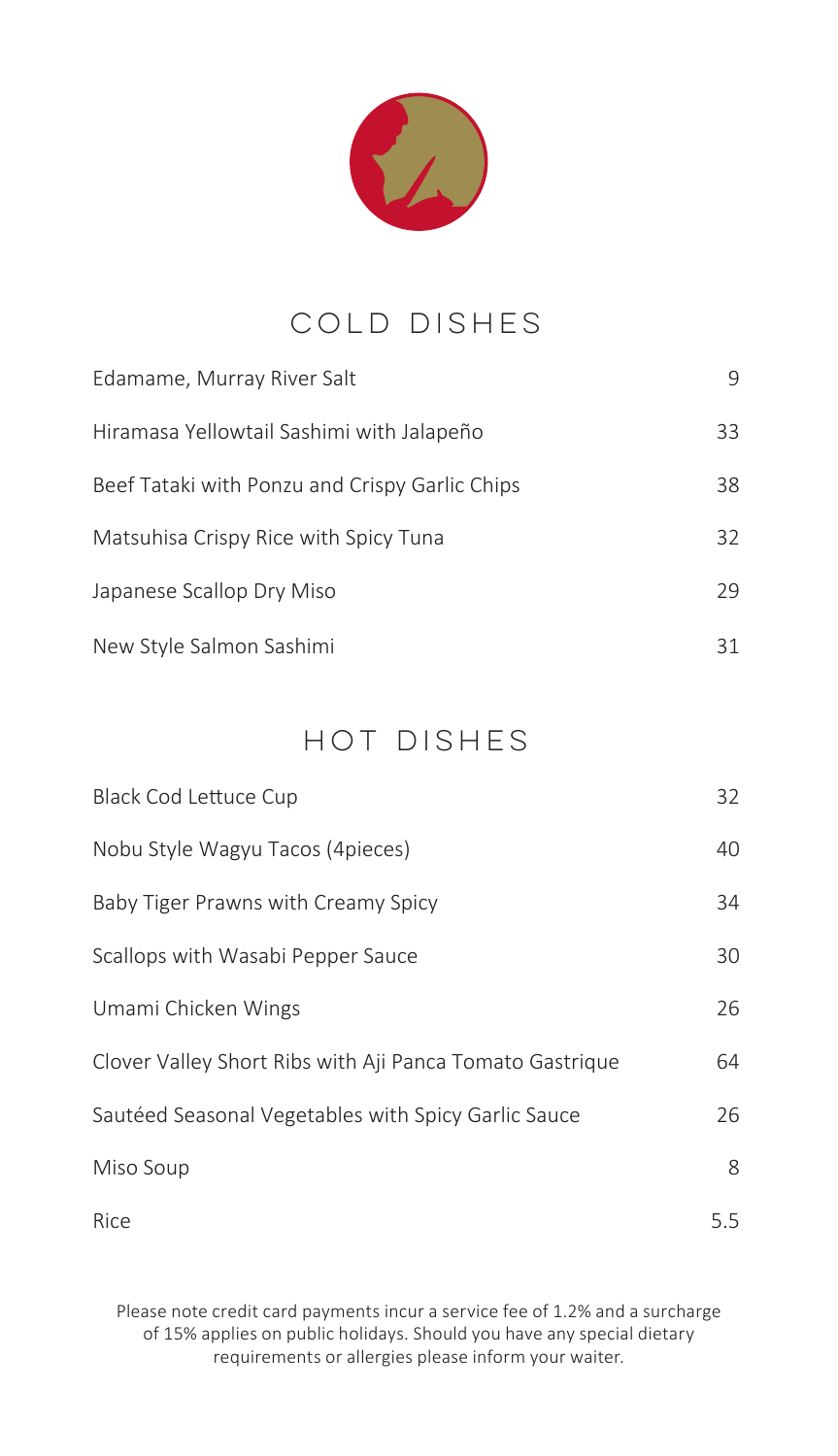### NOBU tanoshi COCKTAILS

| Nobu Seasonal Fruit Sake 195ml<br>Ask Nobu staff for a flavour of the day | 38 |
|---------------------------------------------------------------------------|----|
| Yasei no Hana<br>Bombay Sapphire Gin, Junmai Sake, Yuzu, Vanilla and Rose | 24 |
| Himawari<br>Ketel one Vodka, Peach Schnapps, Passionfruit and Vanilla     | 24 |
| Higashi Gawa<br>Gin, Umeshu Plum Wine, St Germain, Shisho Syrup           | 26 |

#### WINE BY THE GLASS

| Champagne                                                                | Glass/Bottle |
|--------------------------------------------------------------------------|--------------|
| NV Veuve Clicquot-Ponsardin - Reims                                      | 35/185       |
| White                                                                    |              |
| 2019 Craggy Range Te Muna Road Riesling - Martinborough                  | 18/80        |
| 2021 Babich Single Vineyard Organic Sauvignon Blanc<br>- Marlborough     | 17/80        |
| 2019 Dal Zotto Pinot Bianco - King Valley                                | 15/70        |
| 2021 The Other Wine Co. Pinot Gris - Adelaide Hills                      | 17/80        |
| 2020 Seville Estate Single Vineyard Cruyere Chardonnay<br>- Yarra Valley | 20/95        |
| Rosé                                                                     |              |
| 2020 Triennes - Grenache - Provence                                      | 18/85        |
| Red                                                                      |              |
| 2018 Roche De Bellene Bourgogne Vieilles Vignes - Burgundy               | 24/115       |
| 2020 Ox Hardy Grenache - McLaren Vale                                    | 17/80        |
| 2017 George Duboeuf Fleurie - Gamay Beaujolais                           | 18/85        |
| 2018 La Linea Mencia - Adelaide Hills                                    | 16/75        |
| 2018 Craggy Range Syrah - Hawke's Bay                                    | 19/90        |
| 2018 Vasse Felix Premier Cabernet Sauvignon - Margaret River             | 20/90        |

Crown practices Responsible Service of Alcohol.